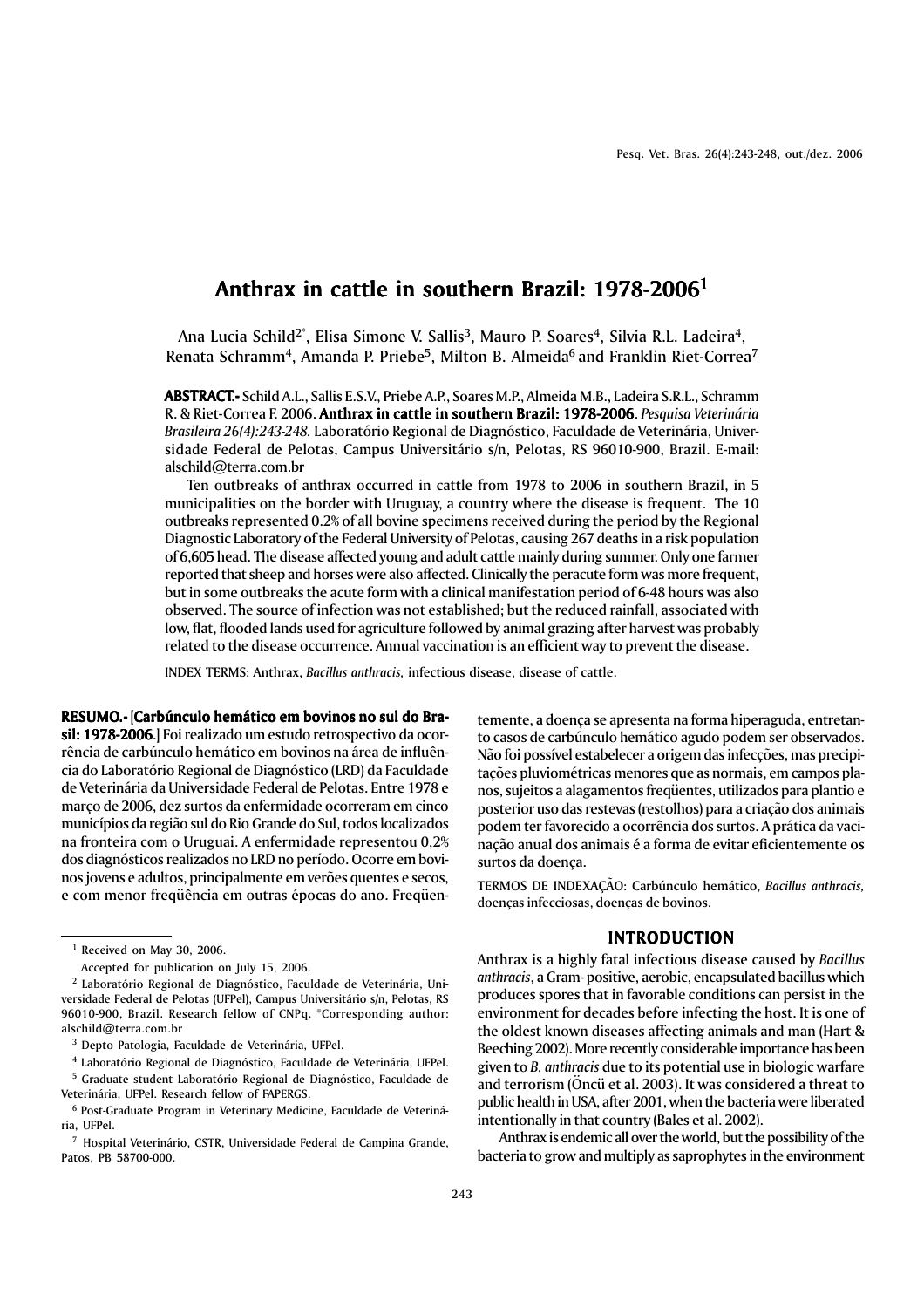has not been established definitively. Apparently, it is present in the normal soil flora in low numbers, but under ideal conditions, in soil rich in nitrogen and organic matter, with pH above 6 and a temperature higher than 15.5ºC, associated with high rains followed by dry conditions, the number of spores increases and the herbivores become infected. It has been recognized that spores of *B. anthracis* float on water, which causes their dispersion in wet conditions, followed by concentration when dry conditions occur (Turner et al. 1999, Hart & Beeching 2002).

In Brazil, anthrax was reported for the first time in the forties, but there were anecdotal reports of the disease before that (Langenegger 1994). The disease was reported in Rio Grande do Sul affecting cattle, sheep, horses, goats and pigs (Saraiva 1981, Santos et al. 1988, Ferreira et al. 1991, Schild et al. 1994, Driemeier 1996), in Santa Catarina affecting pigs (Oliveira et al. 1984), in Minas Gerais affecting cattle, horses and sheep (Vaitsman 1945, Portugal et al. 1982, Langenegger 1994), in Rio de Janeiro affecting cattle (Langenegger 1994), in São Paulo affecting cattle, horses and man (Portugal et al. 1982, Langenegger, 1994), and in Pernambuco and Rio Grande do Norte, northeastern Brazil, affecting cattle, goats, and man (Braga 1942, Langenegger 1994).

The disease occurs in all South American countries and Mexico. In Uruguay, in 1965, 215 cattle died due to anthrax; later 29 outbreaks of the disease were reported in a 6 years period, affecting cattle in 81% of the cases (Leaniz-Rivara & Gil-Turnes 1972). More recently, from January 2003 to November 2005, 19 outbreaks of anthrax occurred in the Departments of Treinta e Tres, Rocha, Cerro Largo, and Durazno, being 18 in cattle, and one in horses with the death of 3 horses out of 18. Most outbreaks occurred between January and March; in a risk population of 4,103 cattle, morbidity rate was 4.38% varying from 1.25 o 13%, and fatality rate was 100%, with the exception of two outbreaks where it was of 85.7 and 83.3% respectively (Dutra 2006).

In Argentina, between 2000 and 2005, from 180 samples with suspicion of anthrax, 25 were positive. Those outbreaks started in 2003 and were markedly seasonal; 18 of them occurred from January to March (Rojas et al. 2005).

Epidemiologic conditions for the occurrence of anthrax have been studied in countries where the disease is endemic. In Australia the disease was observed on 83 farms in 1997. It was suggested that the outbreaks were associated with a long dry spell with high humidity and higher than normal soil temperatures, after a proceeding wet winter in a poorly drained area where operations were performed to renovate irrigated pasture, water channels and drainage systems. (Turner et al. 1999). In Canada, outbreaks occurred at the end of summer and start of autumn, after a long period of unusually warm and dry spring weather. The high temperatures may have facilitated the multiplication of *B. anthracis* in the environment, and due to the shortage of grass the animals were forced to graze closer to the soil and potentially became exposed to anthrax spores (Parkinson et al. 2003).

Anthrax has been controlled in endemic areas by systematic vaccination of the most vulnerable species, mainly cattle, along with restrictions in animal transportation (Turner et al. 1999).

Because the spores survive in the environment for many years, it is necessary to maintain vaccination in the absence of outbreaks (Leaniz-Rivara & Gil-Turnes 1972).

The aim of this paper is to report outbreaks of anthrax, from January 1978 to March 2006, in southern Rio Grande do Sul, Brazil.

# MATERIALS AND METHODS

The records of the Regional Diagnostic Laboratory of the Federal University of Pelotas, Rio Grande do Sul, from January 1978 to March 2006, were reviewed for the occurrence of anthrax. All diagnoses were made on specimens sent by veterinarians or collected by the author(s) in visits to the affected farms. Data of the municipality and season of occurrence of the disease, age and breed of affected animals, and the use of anthrax vaccines on the farms were recorded. Outbreaks were numbered from 1 to 10 in chronologic order. Climatic data in the area of occurrence were obtained from the National Institute of Meteorology (INMET 2006).

The diagnosis was made on blood smears stained by Gram and metachromatic methylene blue, and by cultures of the agent on 5% sheep blood agar. Blood was obtained from an amputated ear or metatarsal bone, or collected with a syringe from subcutaneous exudates, jugular vein, or bloody discharges from the natural orifices. These specimens or the bacteria isolated were also inoculated into guinea pigs or mice subcutaneously or in mice by scarification of the tail.

## RESULTS

# Epidemiology

Ten outbreaks of anthrax were confirmed from January 1978 to March 2006, representing 0.2% of all the bovine specimens received by the Regional Diagnostic Laboratory during the period, causing 267 cattle deaths in a risk population of 6,605 head. Epidemiological data of those outbreaks are presented in Table 1. In Table 2, the meteorological data from the area where outbreaks occurred are reported.

All outbreaks occurred in cattle in the southeastern and southern region of the state, in municipalities on the border with Uruguay (Fig.1). Five outbreaks occurred between January and March, three outbreaks between May and July, and two outbreaks in October-November.

Outbreaks 2, 3, 6, 8 and 9 affected crossbreed beef cattle, in Outbreaks 4 and 5 the records had no information about breed, Outbreak 7 affected Red Angus and Holstein cattle, and Outbreaks 1 and 10 affected Hereford cattle. Morbidity rate varied between 0.53 and 15% and fatality rate was 100%, except in Outbreaks 4 and 8, in which fatality rate was 94.7 and 96.6% respectively. Farmers informed that two cattle in Outbreak 4 and one in Outbreak 8 survived after treatment with antibiotics. Outbreaks 1, 4, 5, 6 and 9 affected 1-2 years old cattle, but in two of those outbreaks (1 and 5), animals 4 years old or older were also affected. In Outbreak 7 cattle of different ages were affected. In Outbreaks 2, 3 and 8 the disease affected 4-year-old or older cattle. The veterinarian involved with Outbreak 10 reported the death of 50 adult cattle and 8 calves.

In Outbreak 2 the farmer informed that in a neighboring farm approximately 30 cattle died with the same disease. The veterinarian involved with Outbreak 8 reported that in two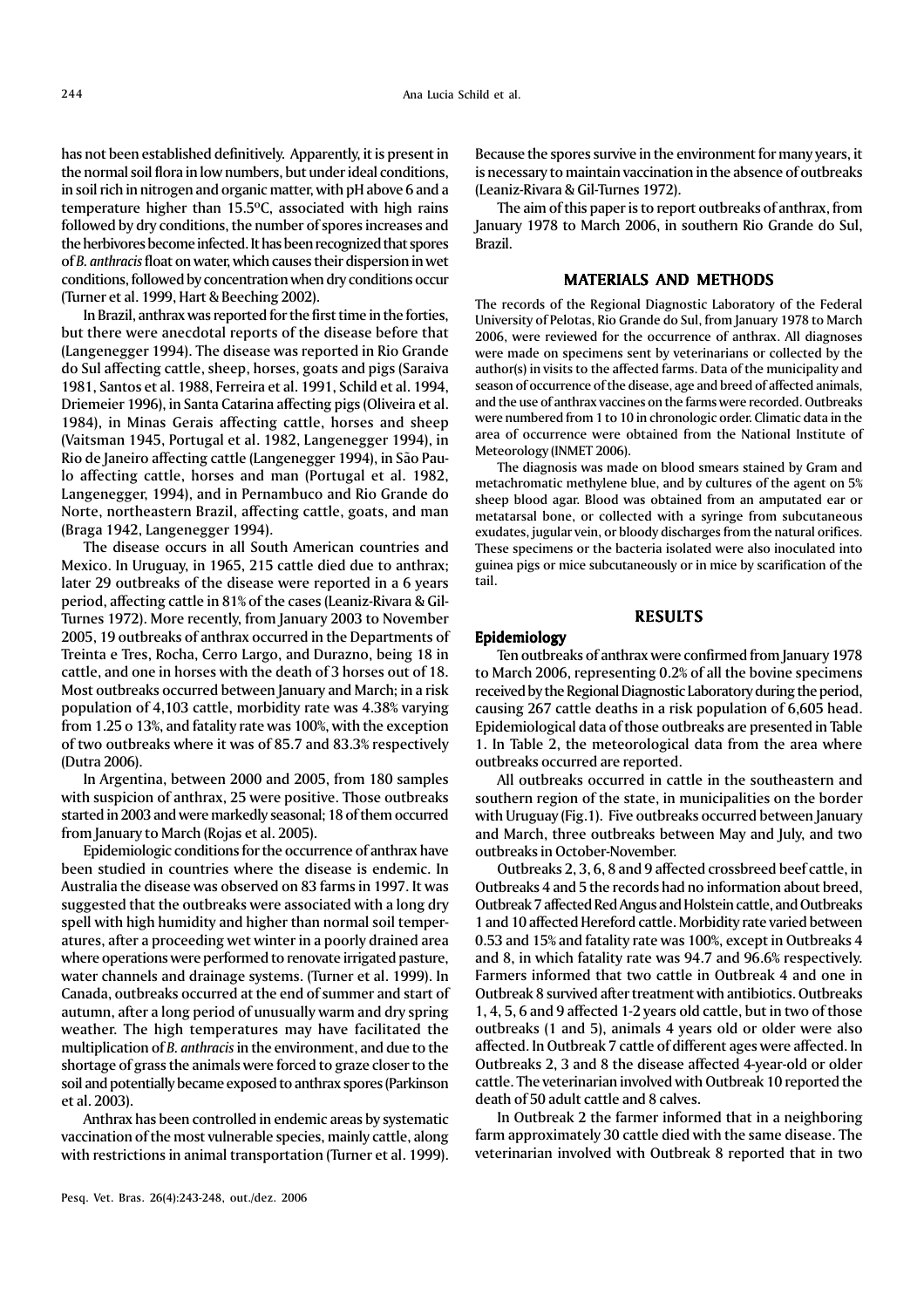| Table 1. Epidemiologic data of the outbreaks of anthrax in southern Rio Grande do Sul |                |                  |                |               |          |       |           |           |          |  |  |  |  |
|---------------------------------------------------------------------------------------|----------------|------------------|----------------|---------------|----------|-------|-----------|-----------|----------|--|--|--|--|
| Municipality/<br>Outbreack no.                                                        | Month/<br>year | Vacci-<br>nation | Age<br>(years) | Cattle number |          |       |           |           |          |  |  |  |  |
|                                                                                       |                |                  |                | At risk       | Affected | Death | Morbidity | Mortality | Fatality |  |  |  |  |
| Jaguarão / 1                                                                          | $2 - 3/1988$   | no               | 1.5<br>adult   | 1200          | 43       | 43    | 3.58%     | 3.58%     | 100%     |  |  |  |  |
| Sta Vitória do Palmar / 2                                                             | 5/1990         | no               | 4              | 80            | 1        | 1     | 1.25%     | 1.25%     | 100%     |  |  |  |  |
| Sta Vitória do Palmar / 3                                                             | 10/1991        | naª              | 4              | 300           | 18       | 18    | 6%        | 6%        | 100%     |  |  |  |  |
| Bagé / 4                                                                              | 1/1993         | na               | $1 - 2$        | 300           | 38       | 36    | 12.6%     | 12%       | 94.7%    |  |  |  |  |
| Sta Vitória do Palmar /5                                                              | $6 - 7/1996$   | yes              | $2 - 4$        | 1100          | 8        | 8     | 0.72%     | 0.72%     | 100%     |  |  |  |  |
| Bagé / 6                                                                              | 11/1999        | yes              | 2              | 425           | 8        | 8     | 1.88%     | 1.88%     | 100%     |  |  |  |  |
| Aceguá / 7                                                                            | 5/2003         | no               | Different      | 1000          | 60       | 60    | 0.6%      | 0.6%      | 100%     |  |  |  |  |
|                                                                                       |                |                  | ages           |               |          |       |           |           |          |  |  |  |  |
| Sta Vitória do Palmar / 8                                                             | 1/2006         | no               | 4              | 200           | 30       | 29    | 15%       | 14.5      | 96.6%    |  |  |  |  |
| Sta Vitória do Palmar / 9                                                             | 2/2006         | yes              | 2              | 800           | 6        | 6     | 0.75%     | 0.75%     | 100%     |  |  |  |  |
| Dom Pedrito / 10                                                                      | 1-3/2006       | no               | 4              | 1200          | 58       | 58    | 4.83%     | 4.83%     | 100%     |  |  |  |  |
|                                                                                       |                |                  | calves         |               |          |       |           |           |          |  |  |  |  |
| Total                                                                                 |                |                  |                | 6605          | 270      | 267   | 4.08%     | 4.04%     | 98.8%    |  |  |  |  |

a Not available.

Table 2. Mean, maximal and minimal temperatures, rainfall, and relative humidity during the period of occurrence of anthrax, and the normal values in the municipalities where the disease occurred

| Municipality/           | Month/                          | Temperature (°C) <sup>a</sup> | Rainfall (mm) <sup>a</sup> |        | Relative humidity <sup>a</sup> |        |                       |
|-------------------------|---------------------------------|-------------------------------|----------------------------|--------|--------------------------------|--------|-----------------------|
| Outbreack no.<br>year   |                                 | (Mean)                        | $(Normal)^b$               | (Mean) | $(Normal)^b$                   | (Mean) | (Normal) <sup>b</sup> |
|                         | Maximal/minimal Maximal/minimal |                               |                            |        |                                |        |                       |
| Jaguarão/1              | $2 - 3/1988$ <sup>c</sup>       | Na <sup>d</sup>               | 27.9/19.1                  | Na     | 153.3                          | Na     | 79.9                  |
| Sta Vitória do Palmar/2 | 5/1990                          | Na                            | 20.8/11.1                  | Na     | 100.7                          | Na     | 83.6                  |
| Sta Vitória do Palmar/3 | 10/1991                         | 21.7/12.7                     | 22.2/13.6                  | 41     | 100.7                          | 71.8   | 79.5                  |
| Bagé/4                  | 1/1993                          | 27.8/20.1                     | 28.2/19.1                  | 177    | 119.1                          | 75     | 77.4                  |
| Sta Vitória do Palmar/5 | $6 - 7/1996$ <sup>c</sup>       | 12.52/9.61                    | 17.8/8.6                   | 23.68  | 105.7                          | 80.49  | 84.0                  |
| Bagé/6                  | 11/1999                         | 23.96/17.44                   | 24.6/15.3                  | 27.9   | 99.5                           | 67.99  | 76.0                  |
| Aceguá/7                | 5/2003                          | 19.88/14.1                    | 20.8/11.1                  | 71.58  | 100.7                          | 79.07  | 83.6                  |
| Sta Vitória do Palmar/8 | 1/2006                          | 28.90/21.50                   | 28.2/19.1                  | 72.10  | 119.1                          | 76.58  | 77.4                  |
| Sta Vitória do Palmar/9 | 2/2006                          | 29.39/20.91                   | 27.9/19.1                  | 88.42  | 153.3                          | 73.95  | 79.9                  |
| Dom Pedrito/10          | $1 - 3/2006c$                   | 24.85/21.02                   | 28.2/19.1                  | 88.42  | 153.3                          | 73.95  | 79.9                  |
|                         |                                 |                               |                            |        |                                |        |                       |

a Data obtained from Pelotas Agro-Climatological Station, Federal University of Pelotas, Rio Grande do Sul.

 $<sup>b</sup>$  Source: INMET 1971/2000 (mean of 30 years).</sup>

c Data of the month in which the diagnosed was performed.

d Not available.



neighboring farms the disease affected non-vaccinated cattle with a morbidity of 14% and a case fatality rate of 100%, but samples from dead cattle were not sent to the laboratory.

In Outbreak 4 cattle were introduced to the farm 9 months before the outbreak, from the municipality of Dom Pedrito. In Outbreak 6 cattle had been transported recently from another farm. In Outbreak 10 cattle were born on the farm and the only transportation of cattle was between this farm and a neighboring farm belonging to the same farmer.

In Outbreaks 1 and 5 cattle were vaccinated annually against anthrax, but Outbreak 1 started during annual vaccination. In Outbreak 2 only part of the herd had been vaccinated, and only one animal from the non-vaccinated cattle died. In Outbreaks 3, 4 and 6 there was no information about vaccination. In Outbreaks

Fig.1. Map of the state of Rio Grande do Sul showing the distribution of the outbreaks of anthrax reported in this paper (•), and outbreaks reported previously (+).1-Aceguá, 2-Bagé, 3-Dom Pedrito, 4- Jaguarão, 5-Santa Vitória do Palmar, 6-São Borja, 7- São Sepé, 8- Uruguaiana, 9-Viamão.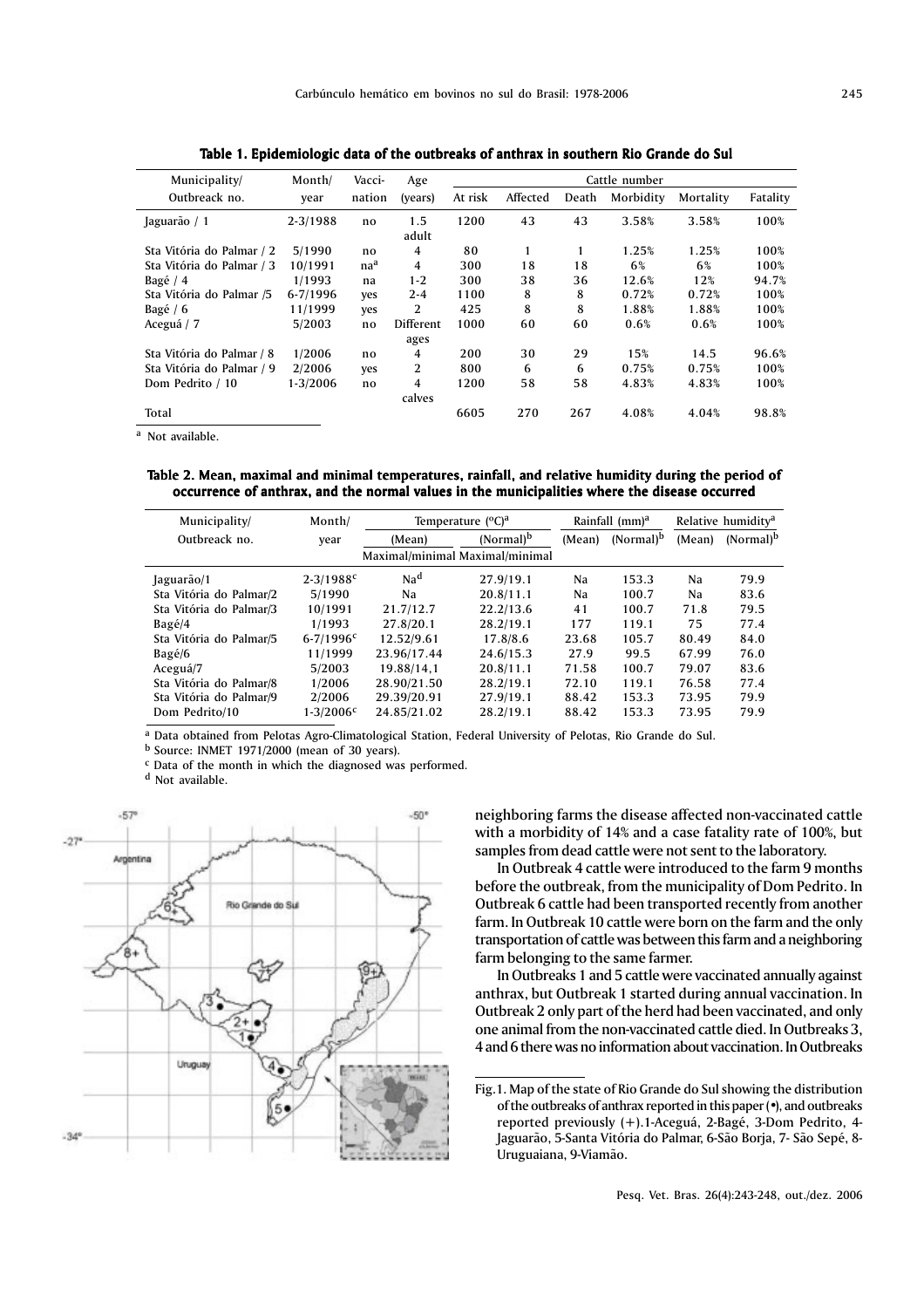

Fig.2. Animal dead of anthrax in Outbreak 4. This animal died at 9:00- 10:00 pm and was photographed at 8:00 am the next day. The carcass is very much enlarged due to bloat and gaseous distention, and dark tarry blood is exuding from the nose.



Fig.3. *Bacillus anthracis* in a blood smear from the animal shown in Fig.1, stained with polychromic methylene and showing the typical capsule. Obj.100.

7, 8 and 10 cattle were not vaccinated against anthrax. In Outbreak 9 cattle had been vaccinated 5-7 days before the start of the outbreak.

In Outbreak 7 the farmer reported that the disease was occurring since some months ago, with sporadic deaths, and that it affected also 15 sheep out of 1,000 and 4 horses out of 30. Nearly 90% of the deaths occurred in the same paddock. On this farm, the owner also mentioned that the disease occurred more than 30 years ago, and after many years of vaccination this practice was abandoned.

In Outbreaks 1 and 10 the first cattle that died had clinical signs of tick fever and specimens sent to the laboratory were positive for *Babesia bovis*. Later, anthrax was diagnosed in cattle found dead without the observation of clinical signs. In Outbreak 4 cattle were vaccinated against tick fever 45-50 days before; anthrax was diagnosed in cattle with acute signs; they did not respond to tetracycline treatment.

Outbreak 10 occurred in a paddock where a large pond was almost dry and was the only area of the paddock with green pasture; in consequence the animals stayed there for long periods.

#### Clinical signs

In Outbreaks 3, 4 and 8 some cattle presented the acute form of the disease with subcutaneous edema of the neck, and other body regions, marked depression, incoordination, dyspnea, anorexia, and temperature higher than 40ºC, with death within 6-48 hours. In the other outbreaks the animals were found dead, suggesting that the disease was peracute.

#### Pathology

Cattle found dead had dark tarry blood, which did not clot, from the natural orifices, and assumed the typical "sawhorse" posture. In one case of the acute form the farmer was bringing the affected live animal to the Diagnostic Laboratory, but the animal was dead on arrival at about 11:00 pm; on the next day, 8 hours later, anthrax was suspected because the carcass was very much enlarged due to gaseous distention of the subcutaneous tissue (Fig.2). Because *Bacillus anthracis*-like bacteria were observed in the polychromatic methylene blue stain of blood smears (Fig.3), necropsy was not performed.

Necropsies were only performed in cases of the acute form of the disease in which there was not a suspicion of anthrax, and in cases in which a previous diagnosis of tick fever was made. In those cases, gross lesions were of severe diffuse hemorrhages of the subcutaneous tissues and serous membranes. The spleen was softened and enlarged with gelatinous liquid aspect. The liver was moderately enlarged, with a yellowish or dark color.

## Diagnosis

Blood smears showed large Gram-positive rods, isolated or in chains, similar to *B. anthracis*. In the polychromic methylene blue stained slides a metachromatic typical capsule was observed (Fig.3). In blood agar, non-hemolytic, smooth colonies, 4-5mm in diameter, flat, dry, grayish, with a granular ground-glass appearance were observed at 24-48 hours of aerobic incubation at 37ºC. Guinea pigs or mice inoculated with material from the specimens sent by the practitioners or with the bacteria cultured on blood agar died 16-24 hours after inoculation, presenting edema and splenomegaly at necropsy.

#### DISCUSSION

The number of anthrax outbreaks from 1978 to 2006 represents 0.2% of all bovine specimens received by the Regional Diagnostic Laboratory during the period, causing 259 deaths in a risk population of 6,605 head, suggesting that it is of low economical importance in the region. Nevertheless, the endemic occurrence in the southern and southeastern region of Rio Grande do Sul suggests that cattle in these regions should be vaccinated annually. The lack of vaccination may have been responsible for the occurrence of primary cases of the disease after exposure to a primary source, such as soil from an old anthrax grave. Such a source could result in wide dissemination of the agent in the environment. Previous reports of the disease in the region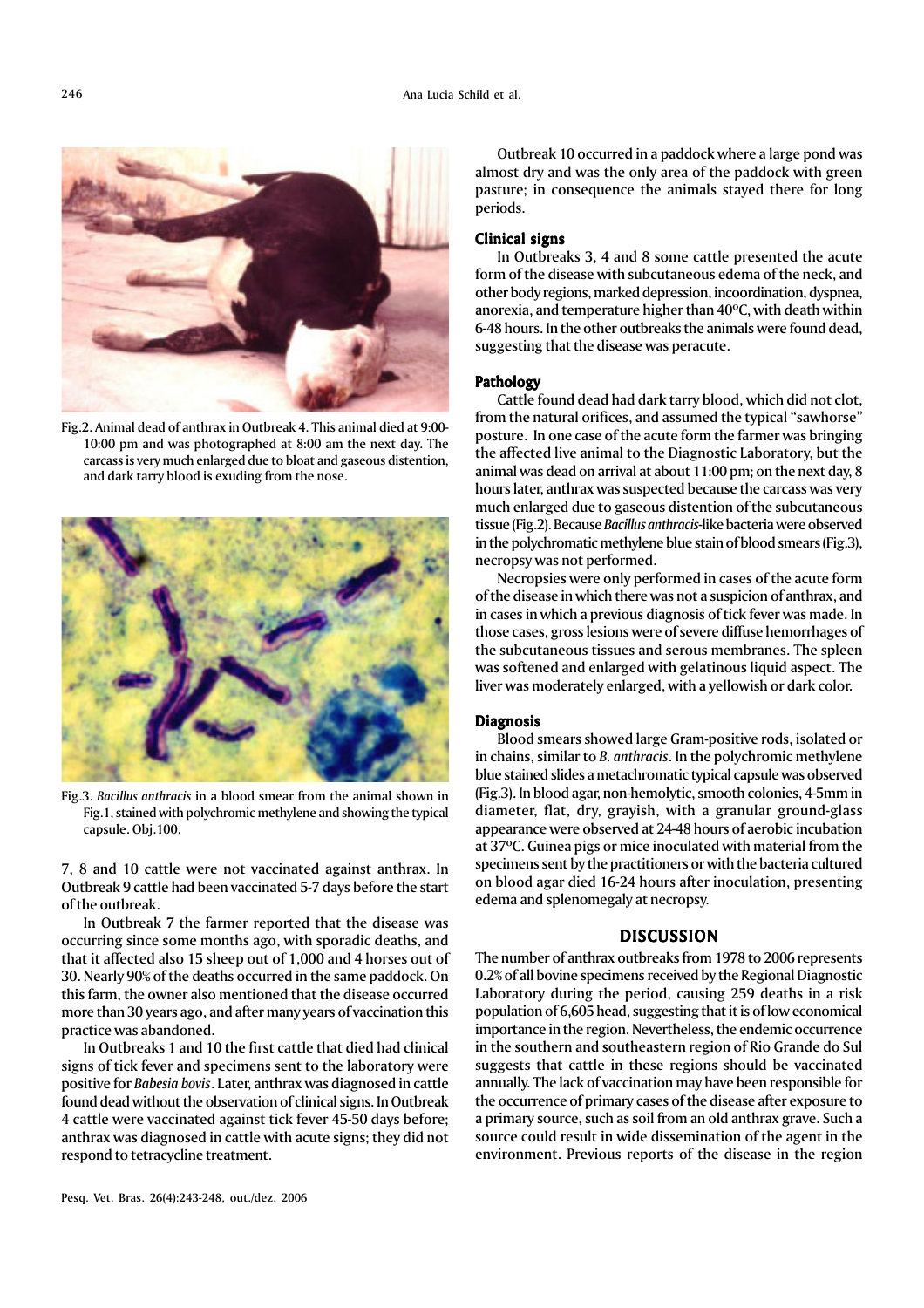- 
- Langenegger J. 1994. Ocorrência do carbúnculo hemático em animais no Brasil. Pesq. Vet. Bras. 14(4):135-136.
- Libro de la Asociación de Estudiantes de Veterinaria, Universidad de la República, Montevideo, Uruguay.
- Oliveira S.J., Borowsky S.M., Barcellos D.E.S.N., Baptista P.J.H.P. & Torres R.R. 1984. Ocorrência de carbúnculo hemático em suínos: diagnóstico clínico e laboratorial em granja de Santa Catarina. Hora Veterinária, Porto Alegre, 3:29-31.

Diagnosis can be reliably made with the polychromatic

methylene blue staining of blood or exudates smears. Necropsies are not recommended because spores are formed in the presence of air with consequent danger of infecting both humans and animals and contaminating the environment, possibly for years. If the smears are positive for *B. anthracis-*like bacteria with the characteristic capsule the carcass should be incinerated immediately after the collection of materials for culture and/or animal inoculation.

Acknowledgments.- The collaboration of Dr. Gordon R. Carter in the revision of the manuscript is kindly acknowledged.

#### REFERENCES

- Bales M.E., Dannenberg A.L., Brachman P.S., Kaufmann A.F., Klatsky P.C. & Ashford D.A. 2002. Epidemiologic response to anthrax outbreaks: field investigations, 1950-2001. Emerg. Infect. Dis. 8(10):1163-1174.
- Braga T.W. 1942. Casos humanos de infecção carbunculosa. Bolm Secr. Agric. Ind. Comerc. Est. Pernambuco, Recife, 9:203-208. (Cit. Langenegger 1994).
- Driemeier D. 1996. Caracterização patológica das principais doenças diagnosticadas em ruminantes, suínos e eqüinos no Serviço de Diagnóstico Veterinário da Faculdade de Veterinária da UFRGS, durante 1995 e início de 1996. Anais I Encontro de Laboratórios de Diagnóstico Veterinário do Cone Sul, Campo Grande, MS, p.121-126.
- Dutra F. 2006. Personal communication (Dilave Miguel C. Rubino, Trinta y Três, Uruguay).
- Ferreira J.L.M., Riet-Correa F., Schild A.L., Méndez M.C. & Delgado L.E. 1991. Laboratório Regional de Diagnóstico. Doenças diagnosticadas no ano 1990. Editora e Gráfica Universitária, UFPel, Pelotas. 53p.
- Forshaw D., Higgs A.R.B., Moir D.C., Ellis T.M. & Links I.J. 1996. Anthrax in cattle in southern Western Australia. Aust. Vet. J. 74(5):391-393.
- Hart C.A. & Beeching N.J. 2002. A spotlight on anthrax. Clin. Dermatol. 20:365-375.
- INMET 2006. Normais climatológicas. htpp://www.inmet.gov.br/. Accessed on 30th April 2006.
- 

# Leaniz-Rivara L. & Gil-Turnes C. 1972. Carbunco bacteridiano. Bolsa del

Pesq. Vet. Bras. 26(4):243-248, out./dez. 2006

suggest that annual vaccination of cattle was the reason for the low frequency of anthrax (Schild et al. 1994). This situation appeared to be confirmed regarding Outbreak 7 where the farmer mentioned that the disease occurred more than 30 years ago, and after many years of vaccination this practice was

abandoned.

The three outbreaks during 2006 represent apparently an increase in the number of occurrence. The lack of routine vaccination could be the reason for the increase in the number of outbreaks in this period. On the other hand an increase in the number of outbreaks was reported also from Argentina and Uruguay in the last 3 years, between 2003 and 2005 (Rojas et al. 2005, Dutra 2006), suggesting that other epidemiologic conditions may be responsible for such increase.

Outbreaks of anthrax are frequent in tropical and subtropical countries with high annual rainfalls. They are common after major changes in weather, such as heavy rains after a long period of drought, or a dry summer after heavy rains, always in temperatures above 15°C (Radostits et al. 1999, Turner et al. 1999, Parkinson et al. 2003). Observing the climate data (Table 2), it can be suggested that dry conditions can be associated with most outbreaks. The fact that 6 out of 10 outbreaks occurred in summer (December-March) suggests that some conditions during this season are favorable to the occurrence of anthrax, probably the higher temperatures at this time of the year, and/or the occurrence of draughts, which are more common during summer.

In an outbreak in Canada, grazing at short distance from the soil during forage shortage was suggested as a probable source of infection for cattle (Parkinson et al. 2003). This explanation seems questionable in the outbreaks reported in Rio Grande do Sul, because sheep which are numerous in the southern and southeastern region of the state and which always graze near the soil were not affected. In this area there are about 2,800,000 cattle and 1,000,000 sheep. Despite the large population of sheep in the region, anthrax was not diagnosed in this species during the period, and only one farmer mentioned the death of some of them. The reason for this difference in the occurrence of the disease between sheep and cattle is unknown.

The region where the disease occurs is characterized by low and plain lands, subject to flooding and used to cultivate rice, soybean or other grains, and for animal grazing, alternatively. Periodical plowing and frequent floods could be responsible for the presence of spores in areas where the disease occurred before. The use of previously plowed areas for animal grazing after harvest with the appearance of spores, which were previously underground, has been suggested as an explanation of the occurrence of the disease (Parkinson et al. 2003).

In Outbreak 10 the occurrence of the disease was probably associated with the concentration of animals grazing on an almost dry pond area, which was the only part of the paddock with green pasture. It is suggested that in flooded areas the spores of *Bacillus anthracis* float and disperse, and later, under dry conditions, they concentrate causing outbreaks (Turner et al. 1999).

Most outbreaks affected non-vaccinated animals of different ages suggesting that routine vaccination is very important in prevention of the disease. In Outbreak 9, cattle started to die 5-

In Outbreak 4 there was the possibility of *B. anthracis* being inoculated with the blood used for the immunization against tick fever 40-50 days before. An outbreak of anthrax was recorded following the injection of infected blood for immunization against anaplasmosis (Radostits et al. 1999).

The occurrence of tick fever on two farms in the same period that anthrax occurred made the diagnosis of the disease difficult. This fact and also the occurrence of the acute form of the disease, with clinical signs not suggestive of anthrax, in the absence of necropsies, increase the difficulty of diagnosis.